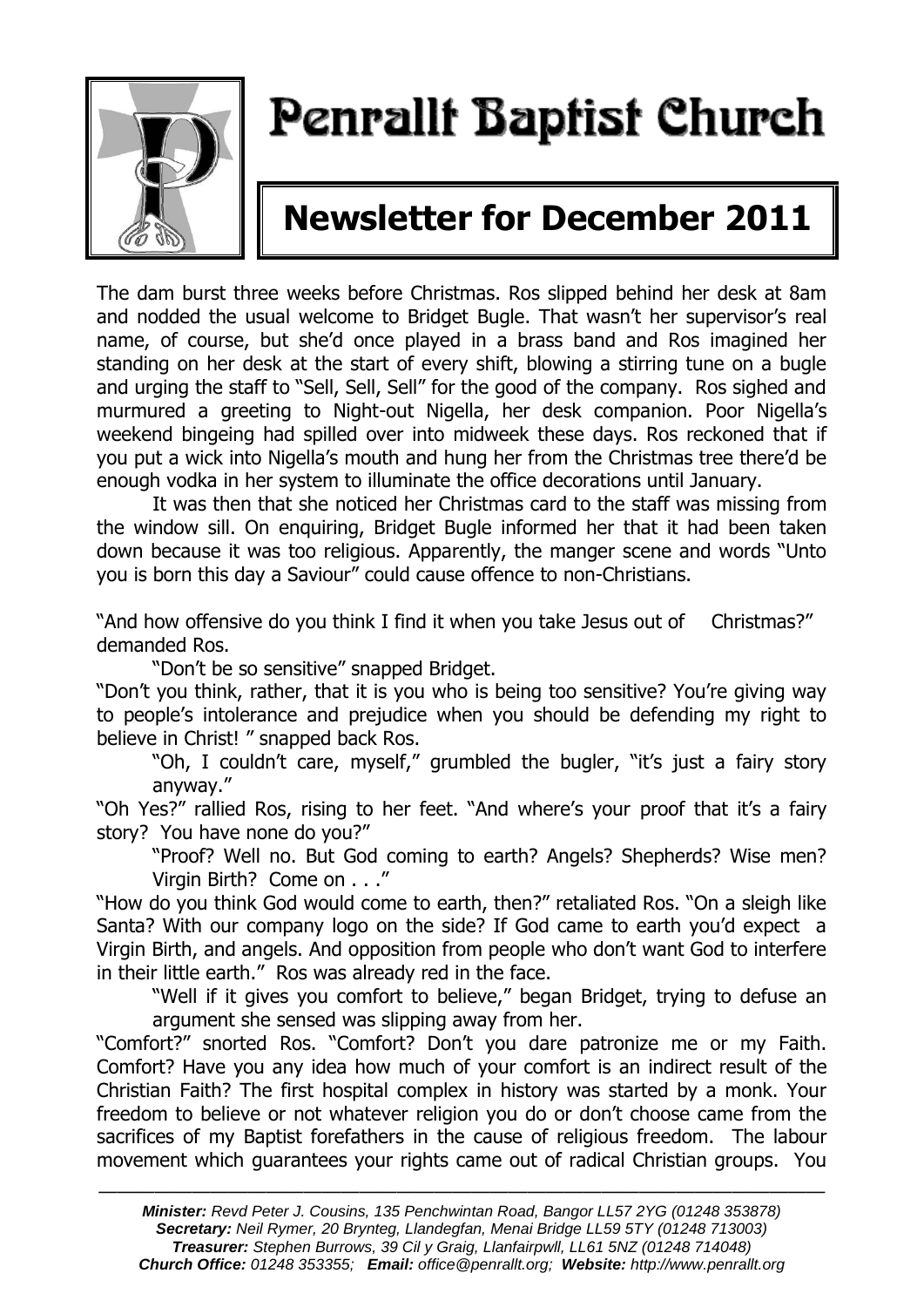look down your nose at my faith, while enjoying the benefits and comforts it's brought you. And it isn't as if you've got anything better to put in its place, have you? Well, have you?"

"There's no need to get upset."

"I want my card back on the windowsill by lunchtime or I'm entering a complaint about religious discrimination."

"I'll see," murmured the hapless supervisor.

"Oh, and by the way," continued the unstoppable Ros, "Yes it does give me comfort. It gives me hope that a lot of people don't possess, forgiveness they're too proud to accept, an awareness of a God you'd give anything to receive if you knew what he was like, a strength to face my problems and the absolute certainty that love is the key and that it's love that wins in the end."

"OK, OK" demurred the bugling boss, backing away from Ros who by now was glaring in defiance.

An awkward silence pervaded the office for five minutes, as she settled down into her seat and set about the task of selling, selling, selling. A silence that was only broken by Night-out Nigella whispering over the out tray,

"I don't suppose I could visit your church this Sunday, could I?"

Penrallt wishes you all a very happy Christmas and we invite you to our services. If you take Jesus out of Christmas you're left with an emptiness in your universe that no Argos catalogue will ever fill.

God bless, **Peter**

# **SERVICES in DECEMBER**

#### **December 4**

| 10.30am            | Christmas in Egypt:                           | Genesis 49:9-12      |
|--------------------|-----------------------------------------------|----------------------|
| 2.15 <sub>pm</sub> | Service in Bontnewydd                         |                      |
| 6.00 <sub>pm</sub> | Communion Service: <i>Christmas in Jordan</i> | Job 1:1-3; 42: 10-16 |

#### **December 11**

10.30am Sunday School Christmas Service 6.00pm Upper Bangor Community Carols by Candlelight Service

#### **December 18**

| $10.30$ am | Geoff Birch Joseph – the Unsung Hero of the Christmas Story |
|------------|-------------------------------------------------------------|
|            | Matthew 1:18-25; 2:13-23                                    |
| $5 - 8$ pm | <b>A Prayer Blanket For Jesus</b> (See below for details.)  |

#### **December 25**

10.30am Family Service (Children: please bring one present to show us all) There will be an offering for two local charities, GISDA and the Women's Refuge. No evening service.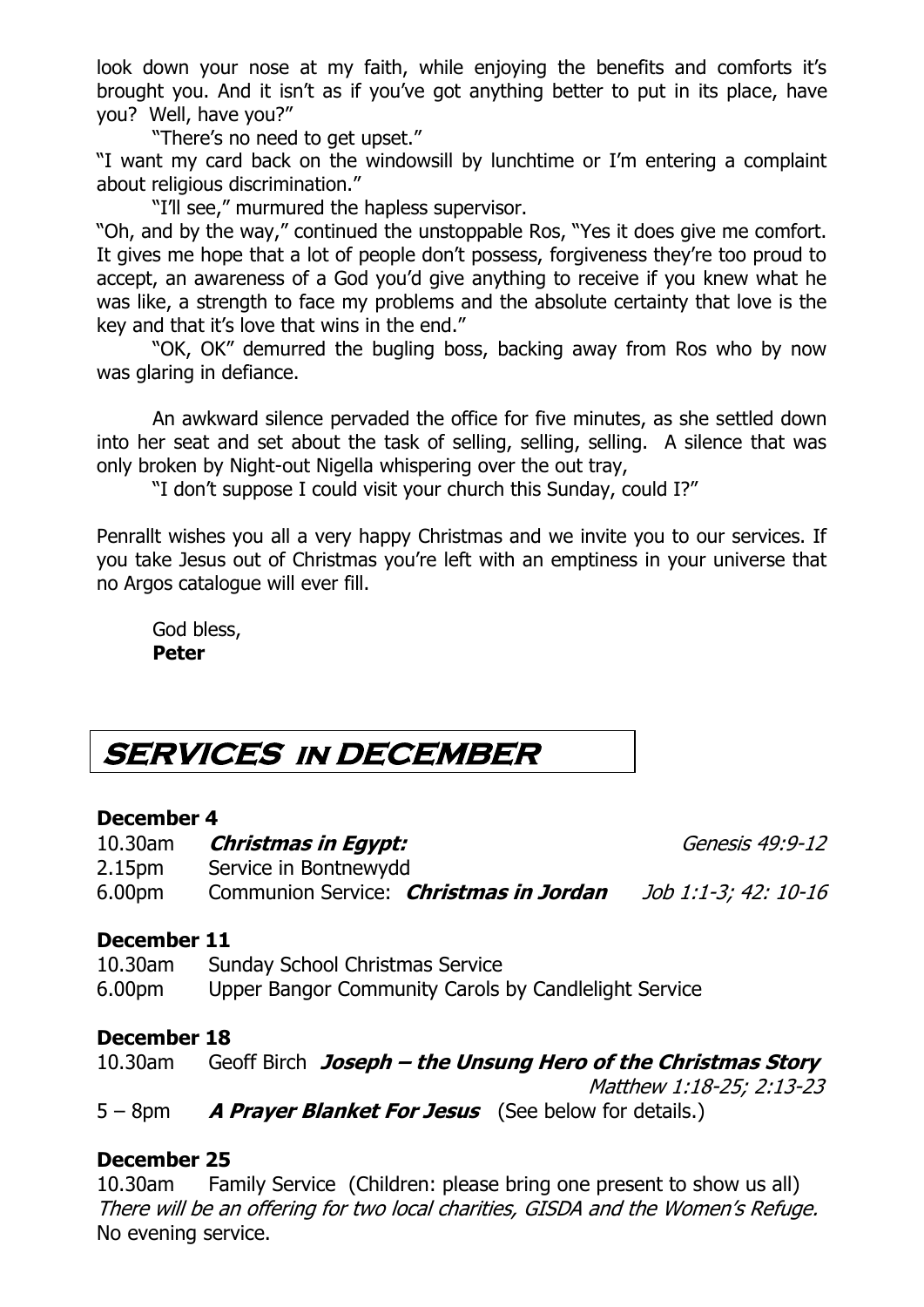#### **January 1**

10.30am Family Service No evening service.

**A PRAYER BLANKET FOR JESUS Sunday, December 18, 5.00 - 8:00pm** An alternative Christmas experience for anyone tired of the Christmas stress. Bring some strips of cloth you can cut into 2cm strips (we can provide the cloth if you have none), write a prayer on each and join us in weaving a blanket for Jesus on our 2 metre loom. Then wander around the prayer stations at your own speed before joining us for mince pies in the hall. Come any time between 5 and 8pm and capture the true beauty of Christmas. If you have some extra cloth to donate for the event, please speak to Andrew March.

#### **COMMUNITY CAROLS BY CANDLELIGHT Sunday, December 11, 6.00pm**

Once again we have invited the community groups from the Canolfan to share the evening with us. This makes for a different style of service so please do not expect the traditional format. We will have two choirs performing, as well as our own ensemble. No belly dancers this year (they no longer meet in Penrallt but we are hoping for some Scottish Country Dancing. It is a wonderful evening. Don't miss it.

#### **Church Lunch**

We will host a church lunch on **Sunday December 4th**. Please bring enough buffet style "finger food" for yourselves and one or two others. (Please note that Church Lunch in January will be on Sunday January  $8^{\text{th}}$ .)

#### **Faith Café**

The last Faith Café before Christmas will be on December 4<sup>th</sup>. Faith Café is for students and young adults. Starting around 7:15 pm it is an evening of chat, interviews, music and discussions.

### **Special Dates in December**

| <b>Saturday 3</b>                                    | Women's Retreat Day (See below for details.) |                                                     |  |  |
|------------------------------------------------------|----------------------------------------------|-----------------------------------------------------|--|--|
| <b>Monday 5</b>                                      | 7.30pm                                       | Deacons' Meeting                                    |  |  |
|                                                      | 7.00pm                                       | Illustrated Talk 'Bits of Bangor' by Peter Brindley |  |  |
|                                                      |                                              | in Canolfan Penrallt (organized by the Upper        |  |  |
|                                                      |                                              | <b>Bangor Society)</b>                              |  |  |
| <b>Wednesday 7</b>                                   | $10:30$ am                                   | Men's Prayer Meeting.                               |  |  |
| <b>Thursday 8</b>                                    | 7:30 <sub>pm</sub>                           | Christian Union Carol Service in the Cathedral      |  |  |
| <b>Monday 12</b>                                     | 7.00pm                                       | Bangor University Carol Service in the Cathedral.   |  |  |
| Friday 16                                            | 6.00pm                                       | <b>JAM</b> Christmas Party                          |  |  |
| 6:30-7:30pm CYTUN Carol Singing for Christian Aid in |                                              |                                                     |  |  |
| <b>Morrisons</b>                                     |                                              |                                                     |  |  |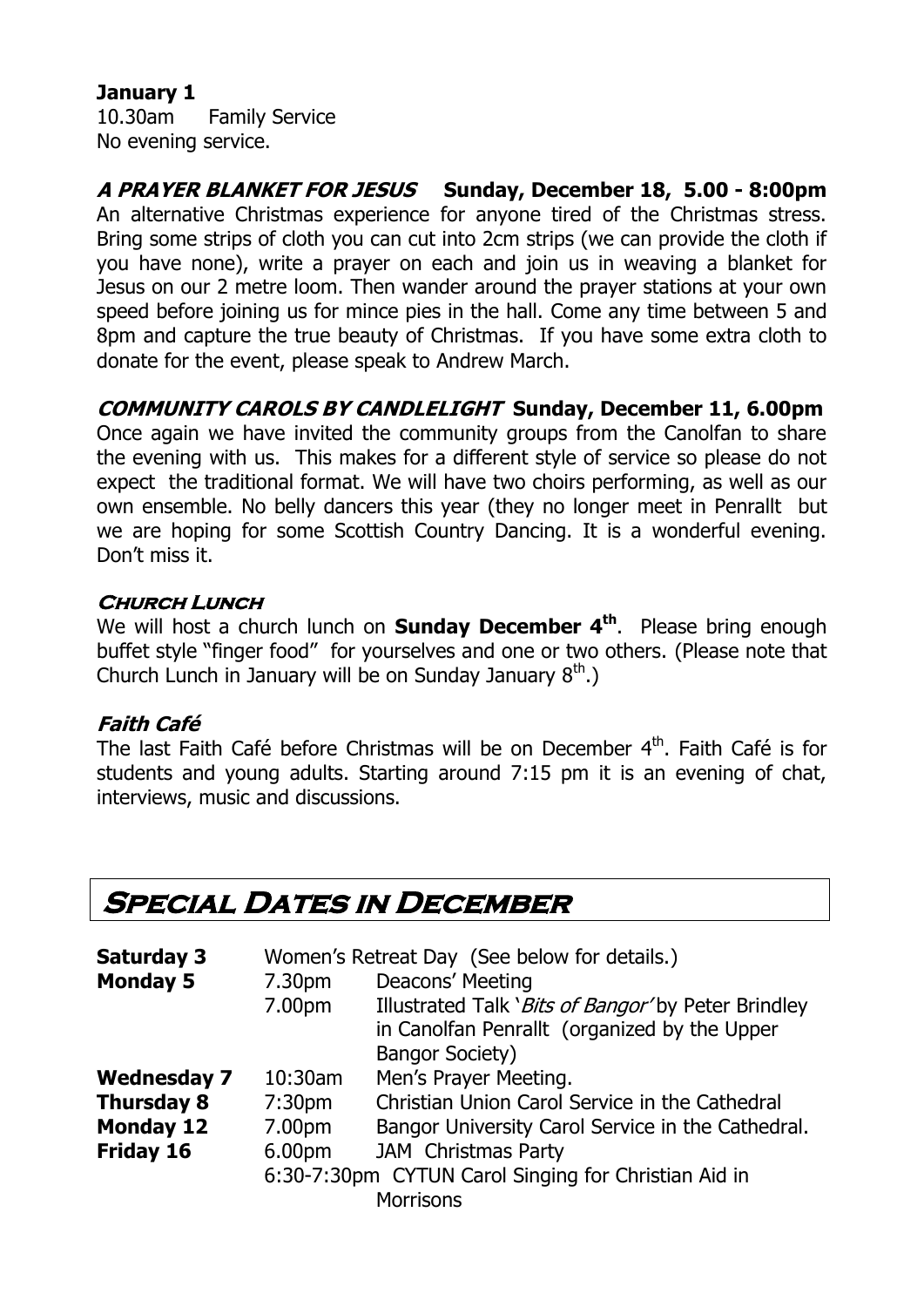#### **WOMEN'S RETREAT Saturday, December 3, from 10.30am**

There are a few places remaining for our Women's Retreat at The Coach House on the theme "The Light of Heaven come down to Earth". 10.30am coffee for 11am start. Free lunch provided. Come for as long or short time as you wish, but we will finish by 4pm. Directions and details available from Nancy Brook (422272) or Billy Elliot (372568). This is an opportunity to take time to draw aside from the business of the pre-Christmas season to be in God's presence – through worship, sharing, quiet meditation and creative prayer themes – preparing our hearts to bring the Light of Christ into our homes and communities.

#### **Church Meeting**

The next meeting for Church Members will be on **Monday 9th January** at 7:30pm. As we will approve the budget at this meeting, it is absolutely essential that we are quorate. Please mark it in your diary now and make every effort to attend.

# **Weekdays**

| <b>Day</b> | <b>Time</b>          | <b>Details</b>                          | <b>Contacts</b>                                        |
|------------|----------------------|-----------------------------------------|--------------------------------------------------------|
| <b>Tue</b> | 8.00pm               | HG, Nilgiri                             | Joan Beer (353874)                                     |
| <b>Tue</b> | 7.30pm               | HG, Tyddyn Isaf, Menai<br><b>Bridge</b> | Magnus Forrester-Barker<br>(717570)                    |
| <b>Wed</b> | 10.30am              | Men's Prayer Meeting                    | Peter Cousins (353878)                                 |
| <b>Wed</b> | 2.00 <sub>pm</sub>   | Carers' Home Group                      | Carol Morris (716953)                                  |
| <b>Wed</b> | 7.00pm               | HG for young adults, Bangor             | Danielle Fifield<br>(07849935707)                      |
| <b>Wed</b> | 7.30pm               | HG, The Nomads                          | Jess & Seamus Adams (421185)<br>Susan Cousins (353878) |
| <b>Wed</b> | 7.30pm               | HG, Bethesda                            | Jon & Deb Stammers (602868)                            |
| <b>Wed</b> | 8.00pm               | HG, Grŵp Cymraeg                        | Owen & Nia Lloyd Evans (352634)                        |
| Thu        | 10.30am              | Post-Alpha Bible Study                  | Sue & Lawrence Moss (713793)                           |
| Thu        | 7.30 <sub>pm</sub>   | HG, Llanfairpwll                        | Sue & Lawrence Moss (713793)                           |
| Thu        | 7.45pm               | HG, Lon-y-Deri                          | Watch this space!                                      |
| Fri        | 10.30am<br>- noon    | <b>Cheeky Monkeys</b>                   | Joan Rymer (713003)                                    |
| Fri        | $10.30 -$<br>12.30pm | HG, 6 Maes y Dref                       | Anne Collis (353173)<br>anne@collis66.freeserve.co.uk  |
| <b>Sat</b> | 8.30am               | <b>Prayer Meeting</b>                   |                                                        |

#### **Please check with the contact people when there are meetings this month.**   $HG = Home$  Group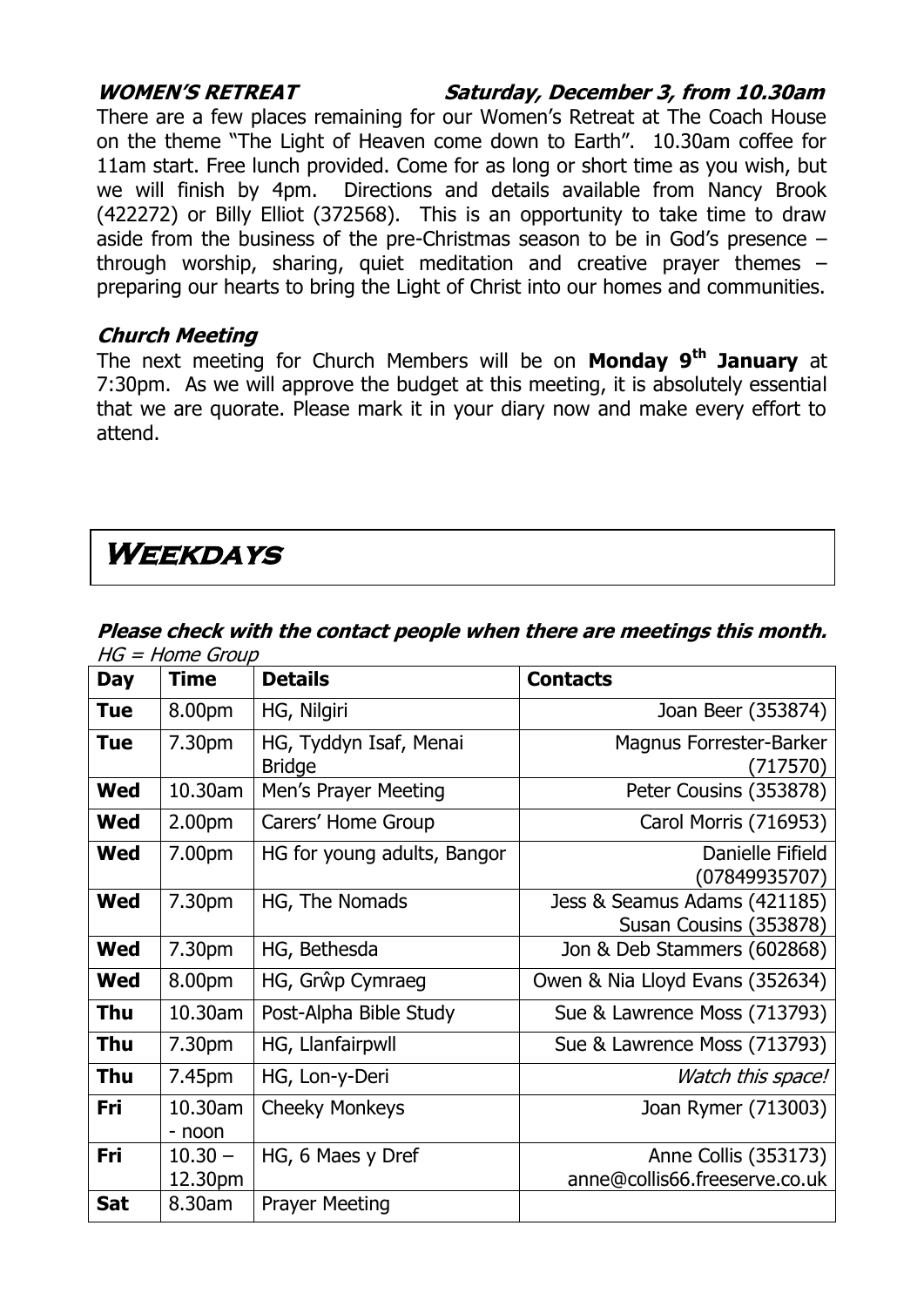# **News of People**

We are pleased to report that **Mark Young** is now out of hospital. The family thanks everyone for their prayers and support. **James and Gill Goodman** will be moving to their new home in Anglesey at the beginning of December. **Jenny and Bob Powley's** move to the Leeds area is imminent. We wish them God's blessing in their new home.

#### **Children's Birthdays in December**

**8 th:** Evan Young; **14th:** Lowri Brook and Alun Hughes; **19th:** Jordan Evans; **29th:** Anna Walker

## **Noticeboard**

- **Men's Prayer Meeting Wednesday 7 December 10.30am** The men will meet for prayer as usual, followed by coffee in Options.
- **Walking Group Tuesday 20 December 10.30am** We are meeting at Paul and Ruth's home on Anglesey. Head to Llangoed on the A545 and drive straight through the village up the hill to the T-junction at the top. Turn left and then take the second right. Continue a short way along a narrow lane with cottages on the left and where it widens out go to the right down a bumpy track, marked "Private Road". You will pass the farm house on your right at the bottom of the hill, go straight ahead where you can park in front of the barn. A circular walk is planned from two to five miles depending on the weather (bring a packed lunch). On our return to the barn there will be an opportunity to view photos taken during our first year of walking and to enjoy some seasonal refreshments. Any queries telephone Paul and Ruth on 01248 490581 or email [paul.hebblethwaite@virgin.net](mailto:paul.hebblethwaite@virgin.net)

#### **Bangor Community Church Christmas Lunch**

Every year it is our privilege to help Bangor Community Church provide Christmas Day lunch for about 50 guests who would otherwise be on their own on that day. Please give your donations of money to Colin and Christine King, 11 Deiniol Road, Bangor. 01248 352457.

 **Advance Notice of Course: Cognitive Behaviour Therapy in a Christian Context**

Dr. Paul Hebblethwaite is offering this short course over four consecutive Tuesday evenings from 7 pm to 9.15 pm starting **10th January 2012**. This course is for individuals who wish to learn something about CBT and how it can be utilised to help them and others to develop more truthful and balanced thinking and beliefs and how this can work alongside their Christian faith. Paul has run two of these courses to date for church members and they were well received. No knowledge of CBT is required.